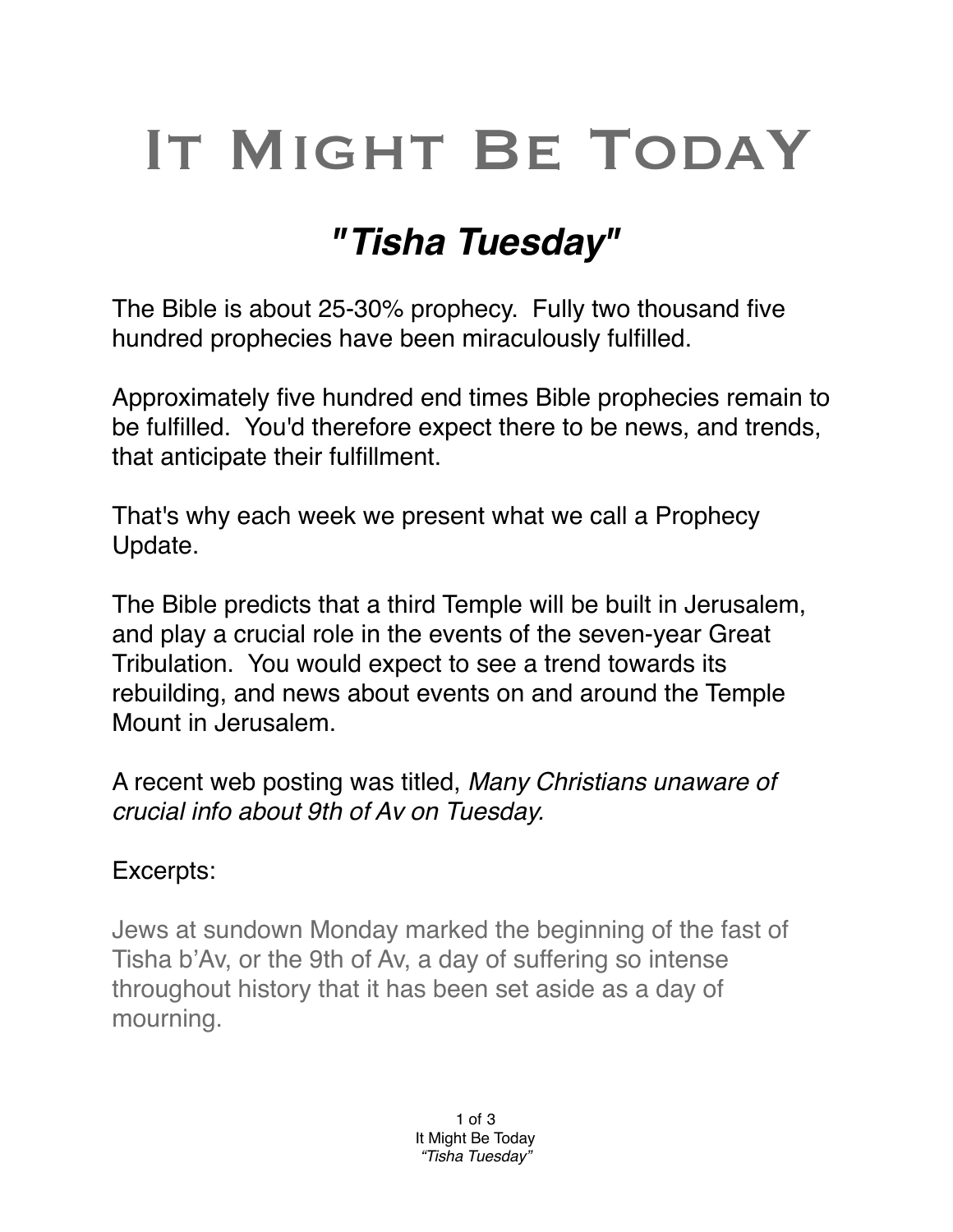- It was the date when the ancient Israelites doubted God and thought the land of Canaan would be impossible to conquer, and thus that generation of doubters would never enter the Promised Land.
- It was the date in 587BC when the First Temple was destroyed.
- It was the date in 70AD when the Second Temple was destroyed.
- It was the date when the Romans would crush later Jewish rebellions, inflicting a horrific price on the Jewish people.

http://mobile.wnd.com/2017/07/many-christians-unaware-of-crucial-info-about-9th-of-av-on-tuesday/

### [BreakingIsraelNews.com](http://BreakingIsraelNews.com) posted a story titled, *Redemption in the Air as Record-Breaking 1,300 Jews Ascend Temple Mount on Ninth of Av.*

#### Excerpts:

On Tuesday, the holiday of the Ninth of Av, a record-breaking 1,300 Jews ascended to the Temple Mount, turning a day of deepest mourning for the destruction of the Temples into a catalyst to bring the beginnings of the Third Temple.

Rabbi Ariel, an iconic figure in the Temple Mount movement who fought alongside the IDF paratroopers when they conquered the holy site in 1967, was overcome with emotion when he ascended alongside over a thousand fellow Jews on the Ninth of Av – an event unknown for a millennium, he said.

"The holy site hasn't seen so many Jews gathering together on Tisha B'av since the Second Temple was destroyed precisely 1,947 years ago," he asserted.